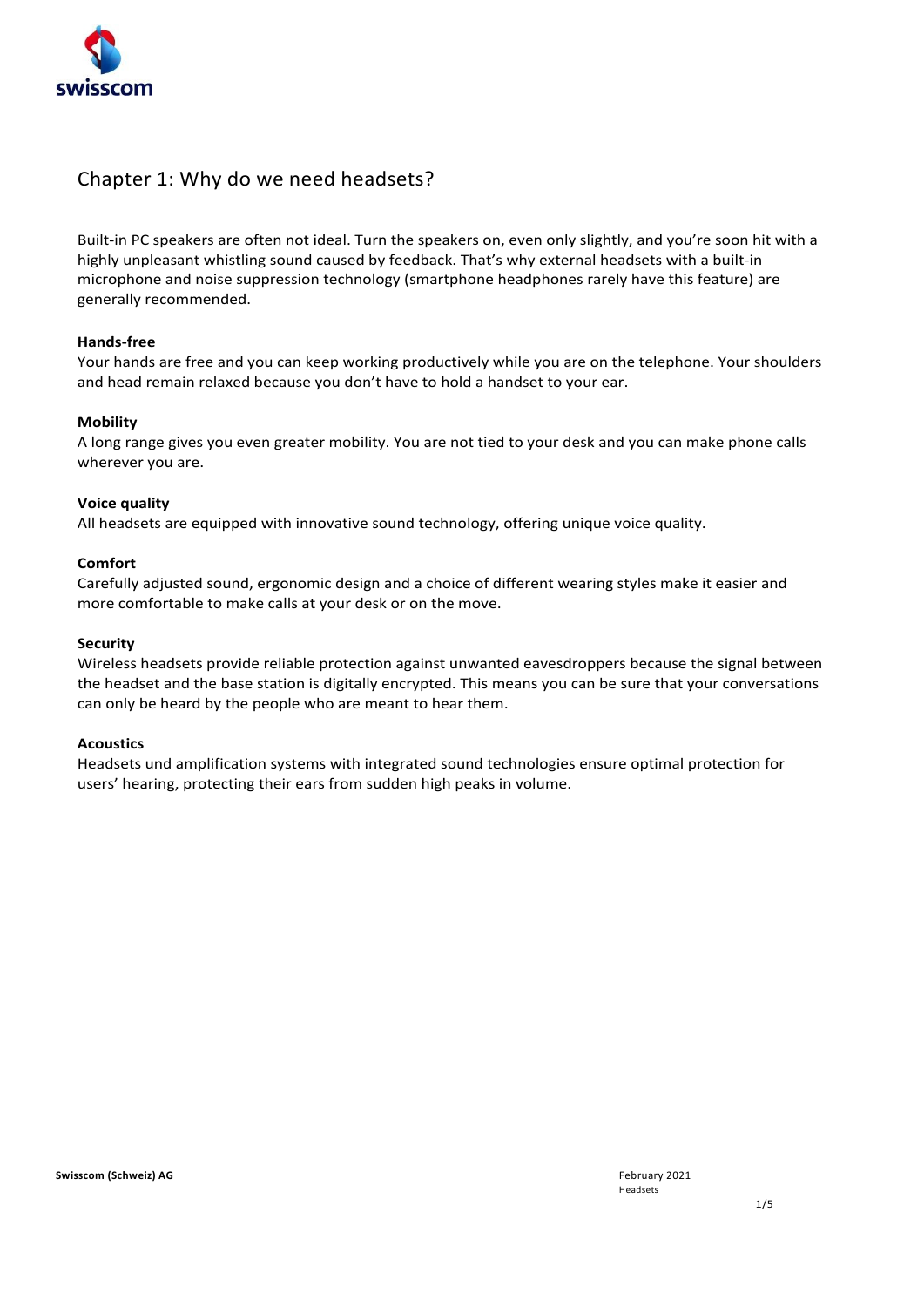

# Chapter 2: The right headset – different user types

| Scenario                | Office work in a quiet<br>environment                                                                                                                                                                                                      | Office work with increased<br>ambient noise level                                                                                      | Mobile work                                                                                                                                                                                                                                                                                                                                                                                              |  |
|-------------------------|--------------------------------------------------------------------------------------------------------------------------------------------------------------------------------------------------------------------------------------------|----------------------------------------------------------------------------------------------------------------------------------------|----------------------------------------------------------------------------------------------------------------------------------------------------------------------------------------------------------------------------------------------------------------------------------------------------------------------------------------------------------------------------------------------------------|--|
| Application<br>examples | Single office<br>Home office<br>with own<br>office room                                                                                                                                                                                    | Shared office<br>Home office with<br>background noise                                                                                  | Field staff<br>Frequent switching<br>between laptop/PC<br>and Natel<br>Phone calls on the<br>road/business trip                                                                                                                                                                                                                                                                                          |  |
| Description             | Spends workday<br>primarily at desk in<br>individual office or<br>boardroom.                                                                                                                                                               | Spends the workday<br>primarily at a desk in an<br>office environment and/or<br>is affected by background<br>noise.                    | Is on the road a lot during<br>working hours or frequently<br>switches between<br>conversations on the laptop<br>and phone calls on the cell<br>phone.                                                                                                                                                                                                                                                   |  |
| Recommendation          | In this scenario, you<br>have the choice<br>between hands-free,<br>wired headset or<br>wireless headset.<br>Each of these devices<br>has its own<br>advantages and<br>disadvantages<br>depending on the<br>fixed or changing<br>workplace. | A wired headset or<br>wireless headset is<br>recommended for this<br>scenario, depending on the<br>mobility needs of the<br>workplace. | <b>Mobile Bluetooth headsets</b><br>are recommended for<br>employees who are<br>frequently on the move.<br>Modern devices of this type<br>can be connected to a<br>laptop/PC as well as to a<br>cell phone or car*.<br>Switching between the<br>communication devices<br>takes place automatically.<br>*For Bluetooth connection, this<br>functionality must be provided by<br>the vehicle manufacturer. |  |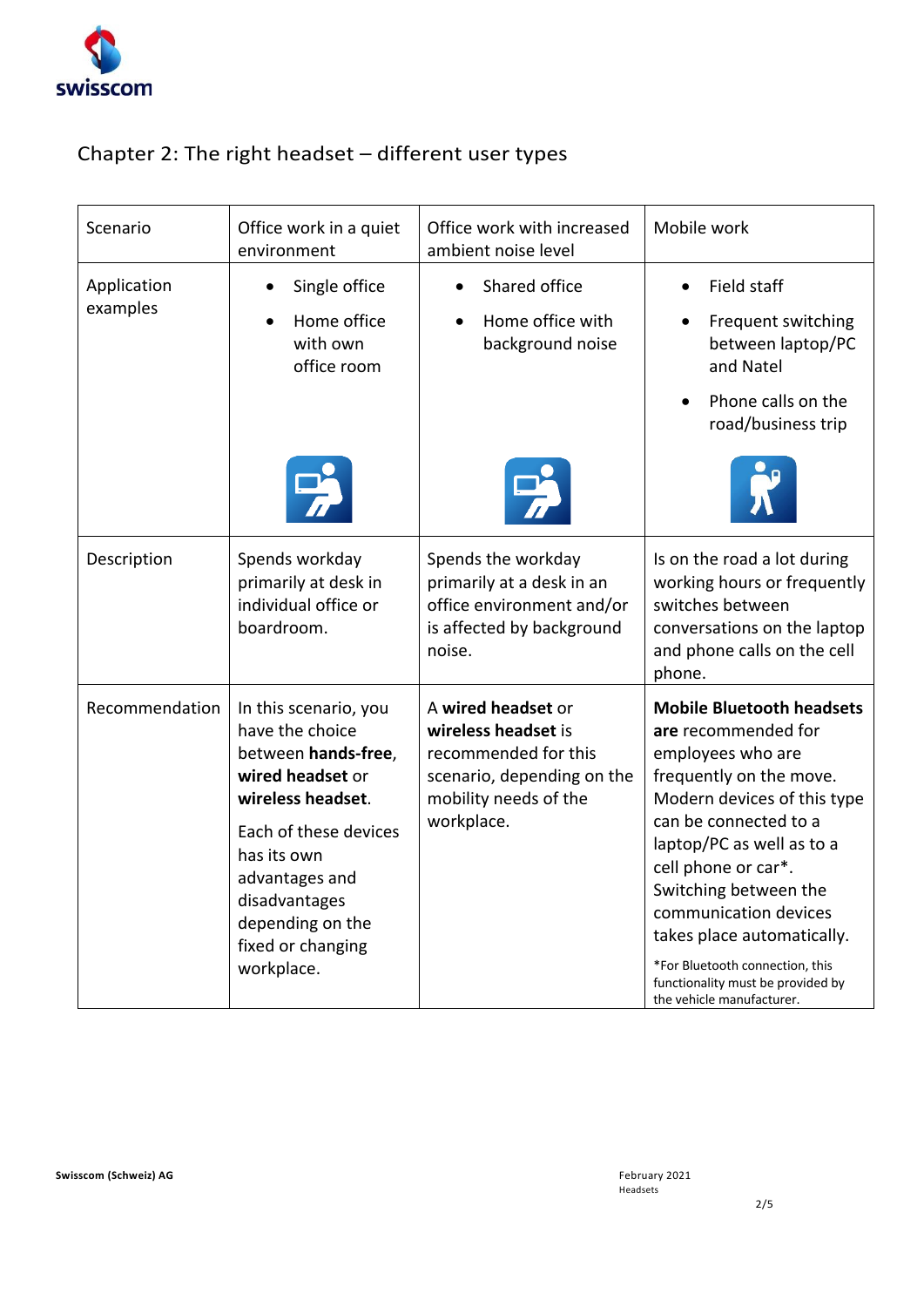

## Chapter 3: The right communication device for every user type

|                                                                                                                                                                                                                               | Jabra Evolve2 40<br>JC Mono NC                                                    | Jabra Evolve2 65<br><b>UC</b> Stereo NC | Poly Voyager<br>5200 UC MS<br>Mono NC | labra Speak 510<br>UC USB | Jabra Speak 750<br>$\cup$ |
|-------------------------------------------------------------------------------------------------------------------------------------------------------------------------------------------------------------------------------|-----------------------------------------------------------------------------------|-----------------------------------------|---------------------------------------|---------------------------|---------------------------|
|                                                                                                                                                                                                                               |                                                                                   |                                         |                                       |                           |                           |
|                                                                                                                                                                                                                               |                                                                                   |                                         |                                       |                           |                           |
| Price (CHF)                                                                                                                                                                                                                   | 100                                                                               | 150-200                                 | 100-150                               | 80-100                    | 200-250                   |
| Wireless                                                                                                                                                                                                                      |                                                                                   |                                         |                                       | $\bullet$                 |                           |
| Wired                                                                                                                                                                                                                         |                                                                                   |                                         |                                       |                           |                           |
| Mono (sound on one ear)                                                                                                                                                                                                       |                                                                                   |                                         |                                       |                           |                           |
| Duo (sound on both ears)                                                                                                                                                                                                      |                                                                                   |                                         |                                       |                           |                           |
| <b>Busylight</b>                                                                                                                                                                                                              | $\bullet$                                                                         |                                         |                                       |                           |                           |
| Connection type                                                                                                                                                                                                               |                                                                                   |                                         |                                       |                           |                           |
| Desk phone                                                                                                                                                                                                                    |                                                                                   |                                         |                                       |                           |                           |
| Softphone                                                                                                                                                                                                                     | $\bullet$                                                                         |                                         |                                       | e                         |                           |
| Bluetooth (Mobile and                                                                                                                                                                                                         |                                                                                   |                                         |                                       |                           |                           |
| Tablet)                                                                                                                                                                                                                       |                                                                                   |                                         |                                       |                           |                           |
| <b>DECT</b>                                                                                                                                                                                                                   |                                                                                   |                                         |                                       |                           |                           |
| 3,5-mm jack plug (Mobile                                                                                                                                                                                                      | ●                                                                                 |                                         |                                       |                           |                           |
| and Tablet)                                                                                                                                                                                                                   |                                                                                   |                                         |                                       |                           |                           |
| <b>Noise Cancelling</b>                                                                                                                                                                                                       |                                                                                   |                                         |                                       |                           |                           |
| Omni-directional                                                                                                                                                                                                              |                                                                                   |                                         |                                       |                           |                           |
| microphone                                                                                                                                                                                                                    |                                                                                   |                                         |                                       |                           |                           |
|                                                                                                                                                                                                                               |                                                                                   |                                         |                                       |                           |                           |
| <b>Active Noise Cancelling</b><br>(ANC)                                                                                                                                                                                       |                                                                                   |                                         |                                       |                           |                           |
|                                                                                                                                                                                                                               |                                                                                   |                                         |                                       |                           |                           |
| <b>Noise Cancelling</b>                                                                                                                                                                                                       |                                                                                   |                                         |                                       |                           |                           |
| microphone (NC)                                                                                                                                                                                                               |                                                                                   |                                         |                                       |                           |                           |
| Wind Noise Protection                                                                                                                                                                                                         |                                                                                   |                                         | ●                                     |                           |                           |
| Wearing type                                                                                                                                                                                                                  |                                                                                   |                                         |                                       |                           |                           |
| On-Ear (Overhead)                                                                                                                                                                                                             | $\bullet$                                                                         | $\bullet$                               |                                       |                           |                           |
| In-Ear                                                                                                                                                                                                                        |                                                                                   |                                         |                                       |                           |                           |
| Recommended for                                                                                                                                                                                                               |                                                                                   |                                         |                                       |                           |                           |
| Office work in a quiet                                                                                                                                                                                                        |                                                                                   |                                         |                                       |                           |                           |
| environment                                                                                                                                                                                                                   |                                                                                   |                                         |                                       |                           |                           |
| Office work with                                                                                                                                                                                                              |                                                                                   |                                         |                                       |                           |                           |
| increased ambient noise                                                                                                                                                                                                       |                                                                                   |                                         |                                       |                           |                           |
| level                                                                                                                                                                                                                         |                                                                                   |                                         |                                       |                           |                           |
| Mobile work/field staff                                                                                                                                                                                                       |                                                                                   |                                         | $\bullet$                             |                           |                           |
| Office environments can be quiet, but they are not always so. For precise voice transm<br>we offer various microphones for professional use:<br>Omni-directional microphone: It is ideal for use in quiet office environments |                                                                                   |                                         |                                       |                           |                           |
| Noise-cancelling microphone: Suitable for use in noisy, open office environm                                                                                                                                                  |                                                                                   |                                         |                                       |                           |                           |
| Wind-Noise Protection: Microphone with improved wind noise reduction guara                                                                                                                                                    |                                                                                   |                                         |                                       |                           |                           |
| outdoors                                                                                                                                                                                                                      |                                                                                   |                                         |                                       |                           |                           |
|                                                                                                                                                                                                                               | Active Noise Cancelling: Eliminate unwanted, low-frequency background noise a     |                                         |                                       |                           |                           |
| with concentration even in noisy office environments                                                                                                                                                                          |                                                                                   |                                         |                                       |                           |                           |
|                                                                                                                                                                                                                               | Passive Noise Cancelling: Ambient noise is physically reduced by the construction |                                         |                                       |                           |                           |
|                                                                                                                                                                                                                               | no active noise cancellation like with ANC.                                       |                                         |                                       |                           |                           |

Office environments can be quiet, but they are not always so. For precise voice transmission no matter what the environment, we offer various microphones for professional use:

- Omni-directional microphone: It is ideal for use in quiet office environments and single offices
- Noise-cancelling microphone: Suitable for use in noisy, open office environments
- Wind-Noise Protection: Microphone with improved wind noise reduction guarantees clear voice transmission outdoors
- Active Noise Cancelling: Eliminate unwanted, low-frequency background noise at the touch of a button, so you can work with concentration even in noisy office environments
- Passive Noise Cancelling: Ambient noise is physically reduced by the construction of the headphones. However, there is

**Swisscom (Schweiz) AG** February 2021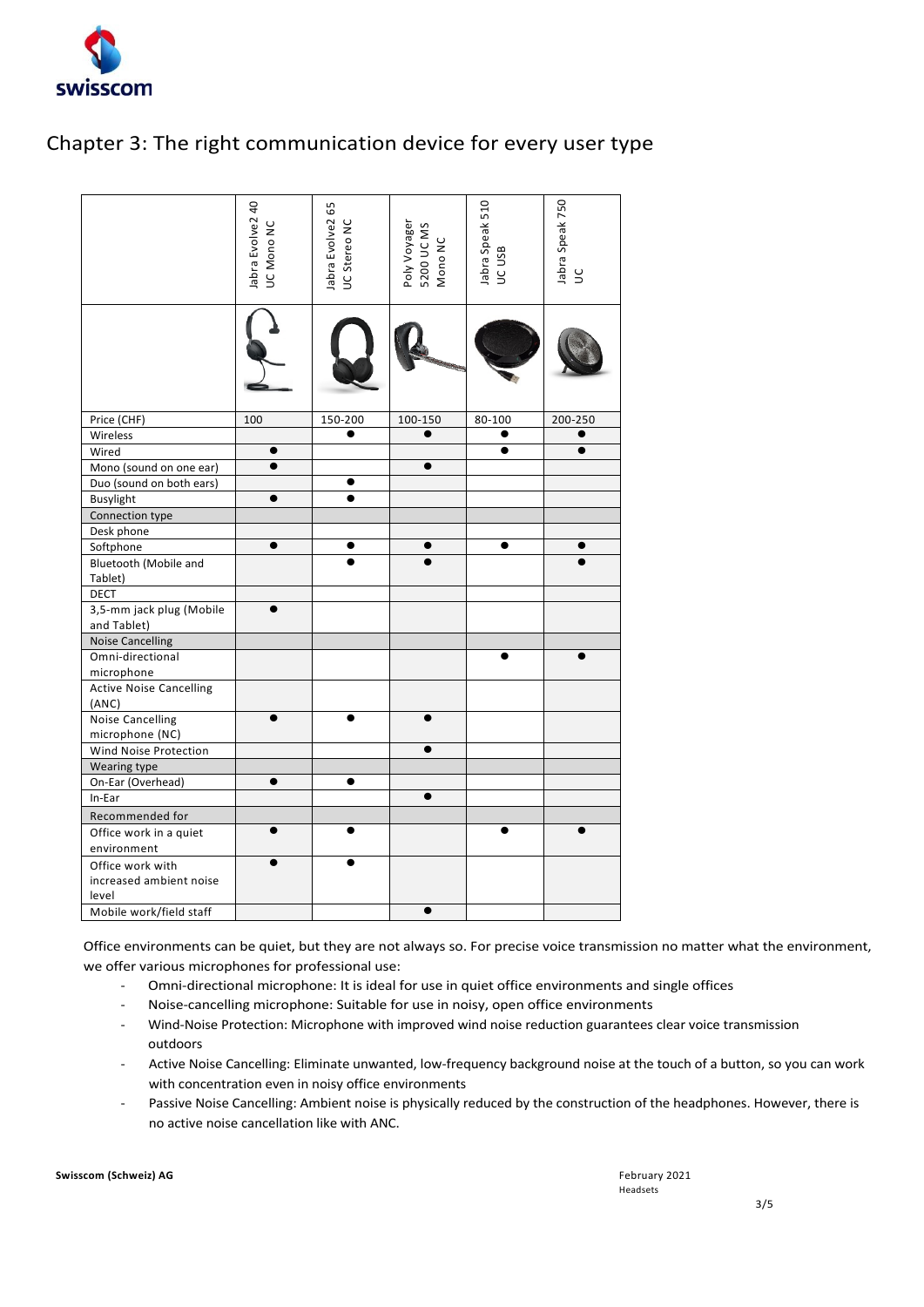

## Chapter 4: The recommended devices in detail

| Jabra Evolve2 40 UC Mono NC     |                                                                                                      |
|---------------------------------|------------------------------------------------------------------------------------------------------|
|                                 |                                                                                                      |
|                                 | 3 microphone technology<br>$\bullet$                                                                 |
|                                 | Super wideband audio (up to 20kHz)                                                                   |
|                                 | PeakStop Hearing Protection                                                                          |
|                                 | Superior passive noise cancellation                                                                  |
|                                 | <b>Integrated Busylight</b>                                                                          |
|                                 | Wired USB-A or USB-C port                                                                            |
|                                 | Integrated call control buttons for call answer, volume and mute (Windows-only, Jabra Direct         |
|                                 | software required)                                                                                   |
|                                 |                                                                                                      |
|                                 |                                                                                                      |
| Jabra Evolve2 65 UC Stereo NC   |                                                                                                      |
|                                 | 3 microphone technology<br>$\bullet$                                                                 |
|                                 | Up to 37 hours talk time                                                                             |
|                                 | Duo connectivity: softphone and mobile                                                               |
|                                 | Hi-Fi wideband audio (up to 20kHz)                                                                   |
|                                 |                                                                                                      |
|                                 | Up to 30 meters range via wireless USB adapter                                                       |
|                                 | <b>Integrated Busylight</b>                                                                          |
|                                 | Superior passive noise cancellation                                                                  |
|                                 | Integrated call control buttons for call answer, volume and mute (Windows-only, Jabra Direct         |
|                                 | software required)                                                                                   |
|                                 |                                                                                                      |
| Poly Voyager 5200 UC MS Mono NC |                                                                                                      |
|                                 | Duo connectivity: softphone and mobile                                                               |
|                                 | Noise-canceling microphone for ambient noise suppression                                             |
|                                 | Wideband audio (up to 7.6kHz)                                                                        |
|                                 | WindSmart technology                                                                                 |
|                                 | Up to 30 meters range                                                                                |
|                                 | Up to 8 hours talk time                                                                              |
|                                 | Integrated call control buttons for call answer, volume and mute (Windows-only, PLT Hub software     |
|                                 | required)                                                                                            |
|                                 |                                                                                                      |
| Jabra Speak 510 UC USB          |                                                                                                      |
|                                 | Choice between wireless connection via Bluetooth (must be supported by PC) or USB cable<br>$\bullet$ |
|                                 | Hi-Fi wideband audio (up to 14kHz)                                                                   |
|                                 | Microphone range up to 1.5 m                                                                         |
|                                 | Connector for headset (3.5mm)                                                                        |
|                                 | HD full duplex technology                                                                            |
|                                 | Integrated call control buttons for call answer, volume and mute (Windows-only, Jabra Direct         |
|                                 | software required)                                                                                   |
|                                 | Suitable for calls with up to 4 participants in the same room                                        |
|                                 |                                                                                                      |
| Jabra Speak UC 750              |                                                                                                      |
|                                 | Choice between wireless connection via wireless USB adapter or via USB cable<br>$\bullet$            |
|                                 | 2 Jabra Speak 750 possible to connect without cable - stereo                                         |
|                                 | Duo connectivity: softphone and mobile                                                               |
|                                 | Microphone range up to 2 m                                                                           |
|                                 | Hi-FI stereo sound (up to 20kHz)                                                                     |
|                                 |                                                                                                      |
|                                 | Up to 11 hours talk time                                                                             |
|                                 | HD full duplex technology                                                                            |
|                                 | Personalization of the Speak with MS Cortana, Siri or Google Now possible                            |
|                                 | Integrated call control buttons for call answer, volume and mute (Windows-only, Jabra Direct         |
|                                 | software required)                                                                                   |
|                                 | Suitable for calls with up to 6 participants in the same room                                        |